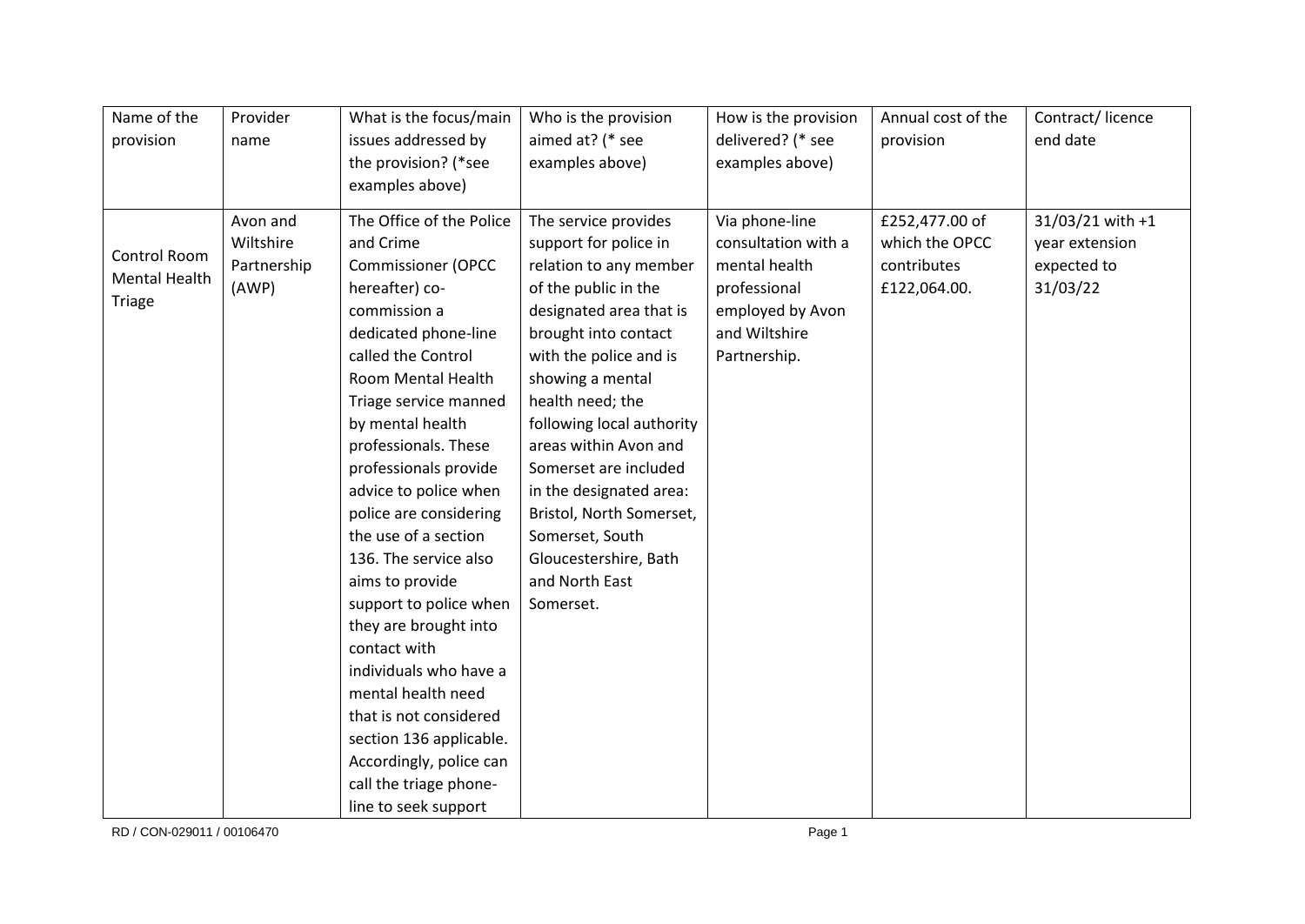|                                                                                                                                  |                                      | from a mental health<br>professional to assist<br>decision-making in<br>both high-risk and<br>lower-risk cases, to<br>improve outcomes for<br>those suffering with<br>mental ill health.                                                                                                                                                                                                                                                                                  |                                                                                                                                     |                                                                                                     |                                                                                                                                       |          |
|----------------------------------------------------------------------------------------------------------------------------------|--------------------------------------|---------------------------------------------------------------------------------------------------------------------------------------------------------------------------------------------------------------------------------------------------------------------------------------------------------------------------------------------------------------------------------------------------------------------------------------------------------------------------|-------------------------------------------------------------------------------------------------------------------------------------|-----------------------------------------------------------------------------------------------------|---------------------------------------------------------------------------------------------------------------------------------------|----------|
| Liaison and<br>Diversion<br>Custody and<br>Courts $-$ the<br><b>ASCC service</b><br>(Advice<br>Support<br>Custody and<br>Courts) | AWP in<br>partnership<br>with Sompar | This service provides<br>assessment and<br>referrals (into<br>community based<br>service provision) for<br>vulnerable individuals<br>throughout the<br>criminal justice system<br>from police custody,<br>voluntary attendees<br>and courts. The service<br>works with individuals<br>who are vulnerable<br>due to their mental<br>health, learning<br>disability or substance<br>misuse issues and<br>provides referrals onto<br>relevant support<br>agencies as well as | <b>Adults and Youths</b><br>presenting with MH and<br>substance misuse needs<br>in custody or going<br>through the court<br>system. | One to one (one off)<br>intervention,<br>signposting and one<br>to one support via<br>peer mentors. | This is co-<br>commissioned<br>between NHSE and<br>OPCC;<br>NHSE contribution:<br>£1,396,579<br><b>OPCC</b> contribution:<br>£553,421 | 31/03/23 |

RD / CON-029011 / 00106470 Page 2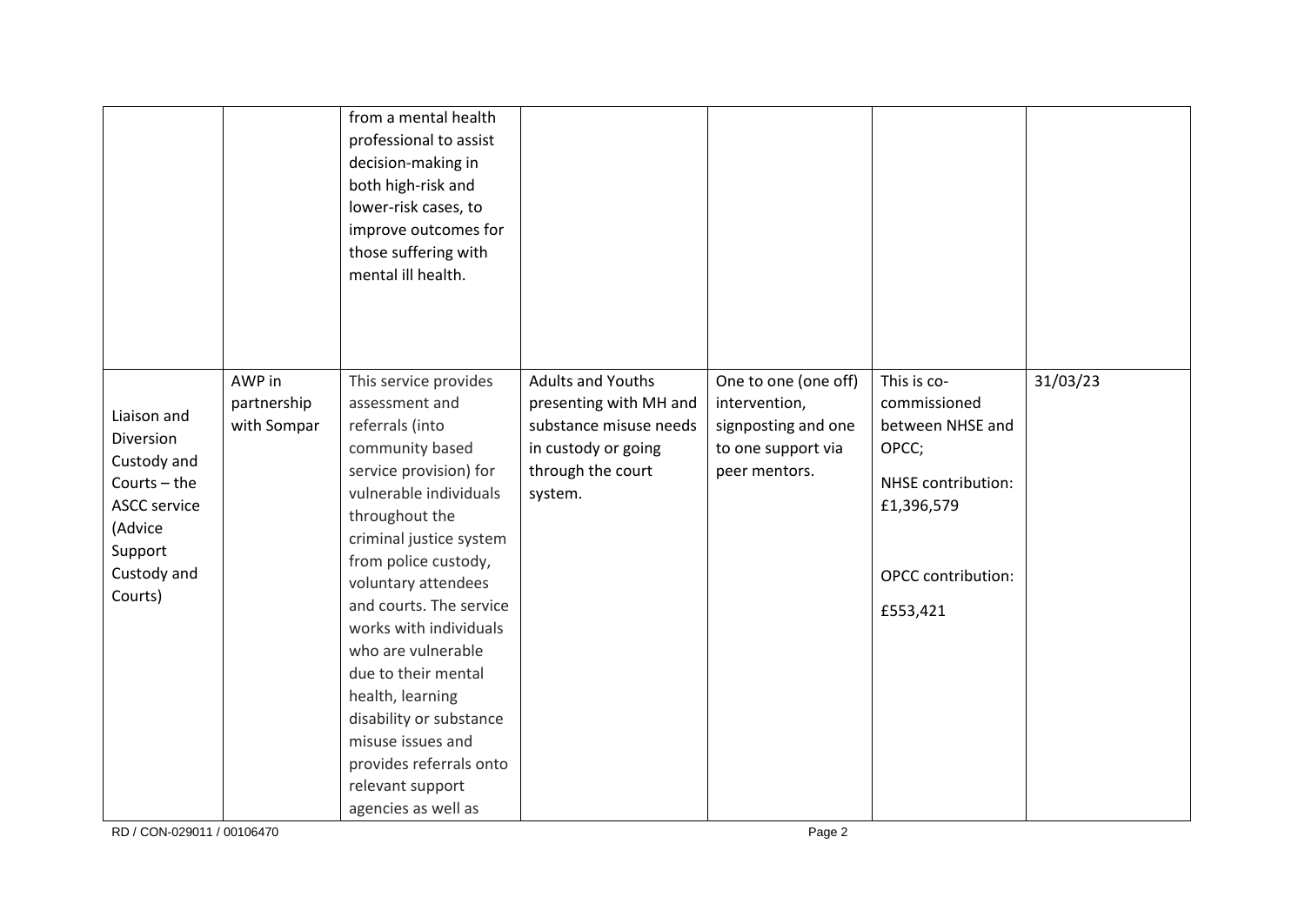|              |          | providing expert input   |                   |                      |                     |            |
|--------------|----------|--------------------------|-------------------|----------------------|---------------------|------------|
|              |          | into court reports.      |                   |                      |                     |            |
|              |          |                          |                   |                      |                     |            |
|              |          |                          |                   |                      |                     |            |
|              |          | They also offer a peer   |                   |                      |                     |            |
|              |          | mentor service to        |                   |                      |                     |            |
|              |          | guide individuals        |                   |                      |                     |            |
|              |          | though the court         |                   |                      |                     |            |
|              |          | process and to offer     |                   |                      |                     |            |
|              |          | support with their       |                   |                      |                     |            |
|              |          | wider needs. As well as  |                   |                      |                     |            |
|              |          | this they offer a female |                   |                      |                     |            |
|              |          | specific pathway to      |                   |                      |                     |            |
|              |          | support women who        |                   |                      |                     |            |
|              |          | require tailored         |                   |                      |                     |            |
|              |          | support.                 |                   |                      |                     |            |
|              |          |                          |                   |                      |                     |            |
|              |          | Reporting to the police  | victims of sexual | One-to-one           | This proportion of  | 31/03/2022 |
| MH ISVA      | Safelink | navigating<br>and<br>the | violence          | casework to suit the | the ISVA service is |            |
| (independent |          | criminal justice process |                   | individual's needs.  | £41,769 per annum   |            |
| sexual       |          | is often daunting and    |                   |                      |                     |            |
| violence     |          | overwhelming which is    |                   |                      |                     |            |
| advisor)     |          | compounded if you        |                   |                      |                     |            |
|              |          | have a mental health     |                   |                      |                     |            |
|              |          | problem.                 |                   |                      |                     |            |
|              |          | Communication            |                   |                      |                     |            |
|              |          | difficulties can affect  |                   |                      |                     |            |
|              |          | whether victims are      |                   |                      |                     |            |
|              |          | understood or believed   |                   |                      |                     |            |
|              |          | and they can be seen     |                   |                      |                     |            |
|              |          | as unreliable witnesses. |                   |                      |                     |            |
|              |          | these<br>$\ln$<br>cases, |                   |                      |                     |            |

RD / CON-029011 / 00106470 Page 3